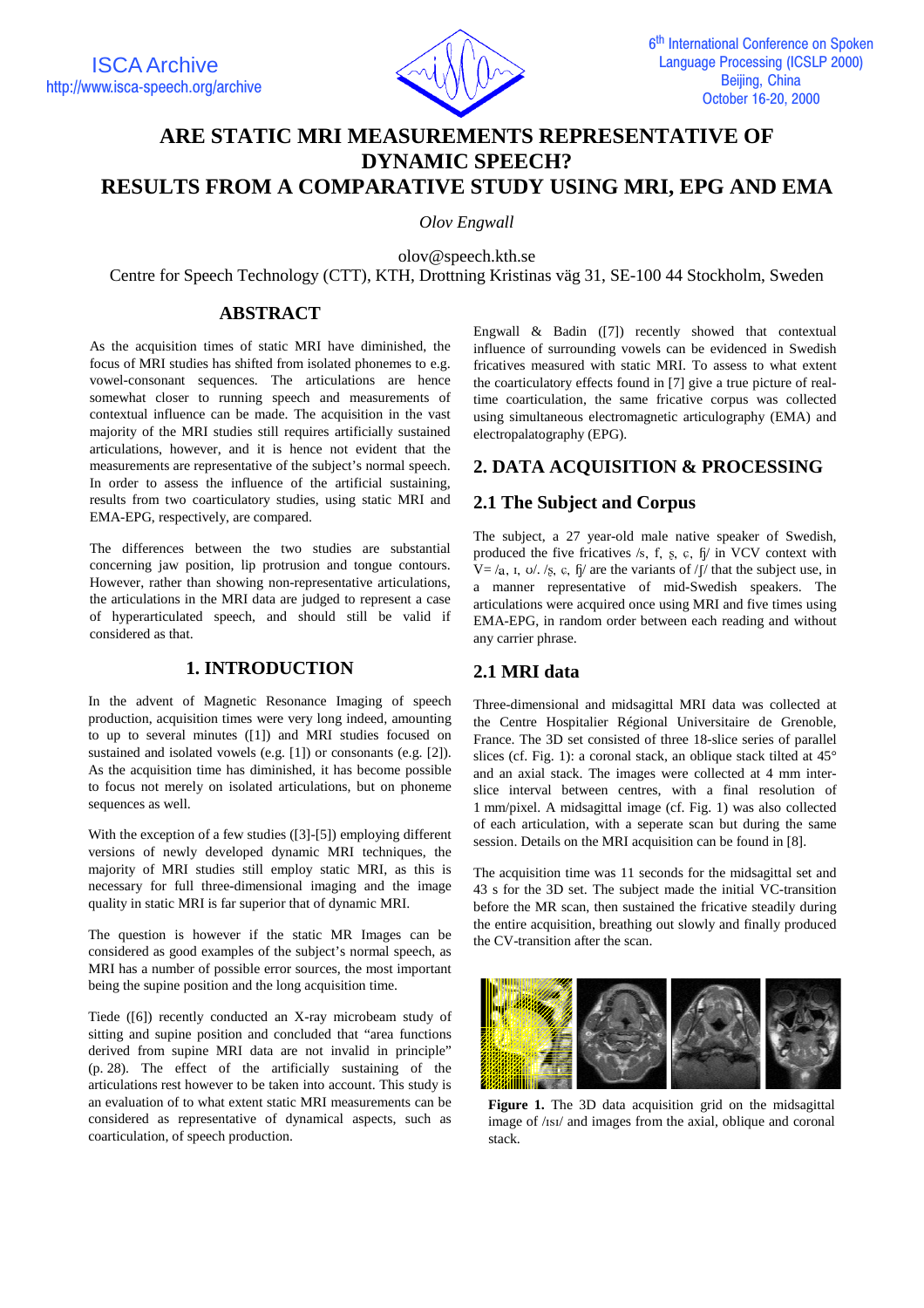### **2.1 EMA & EPG data**

The EMA data was collected with the Movetrack system ([9]) at the Department of Linguistics, University of Stockholm. Six receivers were used in this study: one on the upper and lower incisor respectively, one on the upper lip and three on the tongue (at 1.1 cm, 3.6 cm and 5.5 cm from the tongue tip). The receiver on the upper incisor served as reference to minimise variations due to head movements, the one on the lower teeth measured jaw motion in the midsagittal plane and the upper lip coil the protrusion. The EPG data was collected with a Reading 62 electrode system. A more detailed survey of the EMA-EPG acquisition will be presented in [10].

The EMA data will be put in relation with the midsagittal MRI data of [7], whereas the EPG measurements will be used to assess the 3D MRI data.

### **1. ARTICULATORY MEASURES**

#### **3.1 Jaw Position**

The jaw position, measured as the vertical (JawHei) and horizontal (JawAdv) displacement of the lower incisor relative the lower edge of the upper incisor is shown in Fig. 2 (ellipses for the EMA data have grouping purposes only).

Several differences between the EMA and MRI data are important. /fj/ is significantly more open in all contexts in the static condition. /ifji, ici, isi, isi/ are more retracted and /ifi/ more advanced.  $/_{ISI}$ ,  $_{IGI}$  are less open.  $/_{USI}$  is more open and / $\mu$ c $\mu$  is more retracted, whereas /asa/ is both more open and advanced. The difference between contexts and to some extent between fricatives is over all larger in the MRI data, with larger distinctions in jaw height and advance.



**Figure 2.** Jaw position measured with EMA and MRI.



**Figure 3.** Lip protrusion measured with EMA (black) and MRI (grey). Vowel context from left to right  $/a$ ,  $I, U$ .

#### **3.2 Lip Protrusion**

The protrusion of the upper lip (cf. Fig. 3) shows the same pattern in the EMA and MRI data. The static lip protrusion is however more extreme, with larger protrusion in  $\sqrt{v}$  context and for  $/fi/$ , and smaller in  $/I/$  context (except for  $/IfJI/$ , where the protrusion is enlarged due to the fricative).

#### **3.3 Linguopalatal distance**

The openness at the second tongue coil was investigated for contextual differences. As the palatal outline in the EMA data was only estimated it was considered better to compare MRI and EMA data with respect to the increase in openness in  $/a$ ,  $\sigma$ relative /1/ context for each data set, rather than the absolute values of linguopalatal distances.

Fig. 4 hence shows the difference in linguopalatal distances within each data set. The relative openness for  $/a$ ,  $\sigma$  is larger in the EMA measurements, as the fricatives are more constricted at the tongue body in  $\sqrt{I}$  context compared to the MRI measurements (cf. Fig. 5).

The static MRI tongue positions are more neutral and less coarticulated, except for /vsv/, /aca, vcv/ and /vfv/. The tongue body is raised in the first case and lowered in  $\pi$  context in the second (cf. Fig. 5) in the static condition, thus showing a coarticulatory influence that is the opposite of that in the dynamical measurements. For /vfv/, the coarticulation is larger in the static condition, as the entire tongue was lowered in the labiodental.



**Figure 4.** The openness at the second tongue coil in  $/a$ ,  $\upsilon$ context relative / $I$ / context for EMA (black) and MRI (grey). Vowel context from left to right:  $/a$ ,  $x, y$ .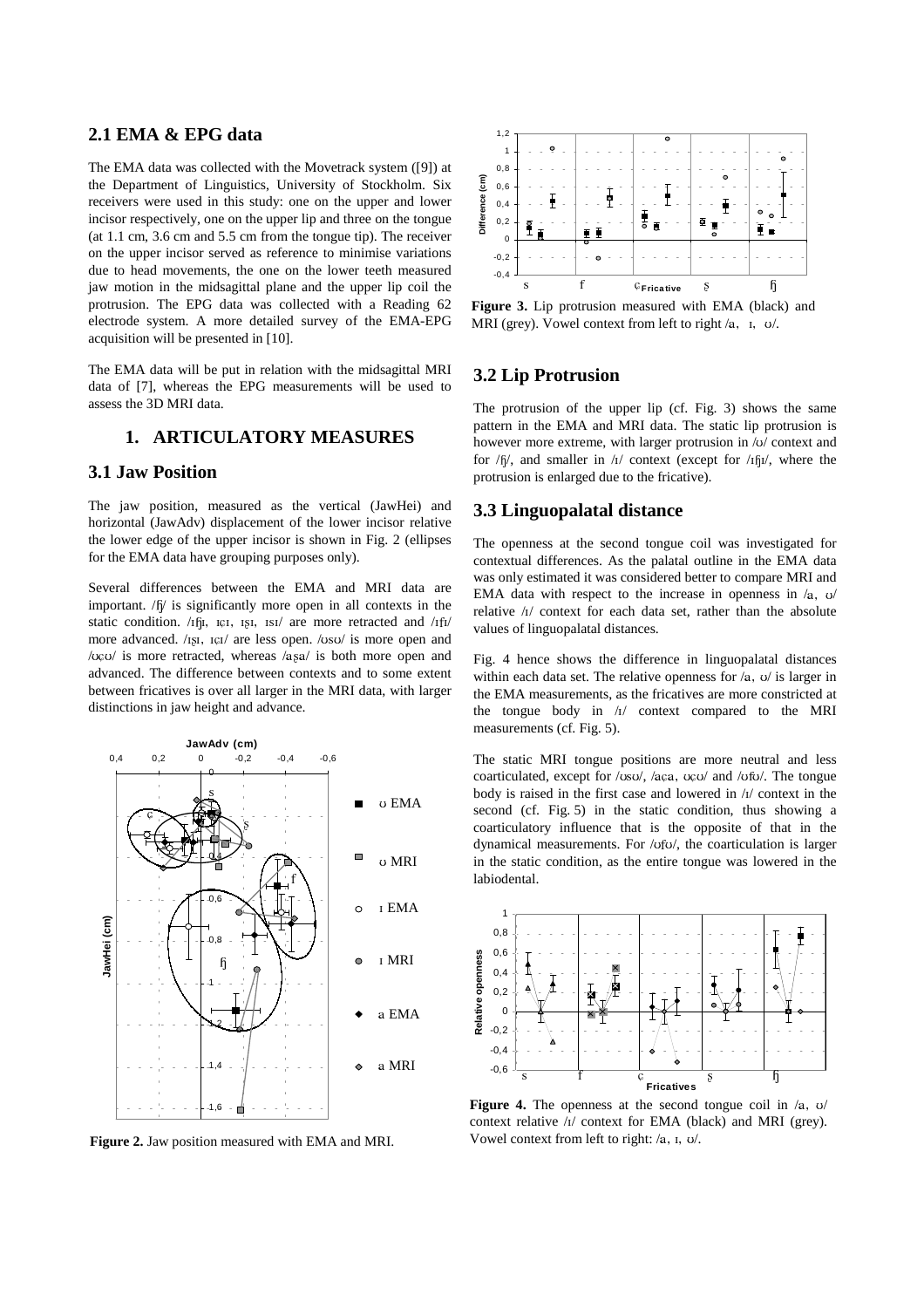

**Figure 5.** Midsagittal tongue and palatal contours from MRI in relation to mean EMA coil positions in the fricative.

#### **3.4 Tongue Contour**

Two contrasting effects appear regarding the tongue contours in Fig. 5; whereas the tongue shape is more neutral in static conditions with respect to coarticulation, it is more extreme with respect to the fricative. The tongue body is more retracted and raised for  $/6/$ , it is lowered for  $/8/$ , contrasting more with the raised tongue tip in the retroflex and the tongue blade is pressed more against the alveolar ridge in /s/.

#### **3.5 Constriction Place and Width**

The centre of gravity (COG) of the linguopalatal contact pattern, calculated as  $COG = (8^*R_I + 7^*R_2 + ... + 2^*R_7 + R_8)/(R_I + ... + R_8)$  $([11])$ , is shown in Fig. 6. The statistically significant advancing of / $1 \text{g}$ I/ vs. / $a \text{g}$ a,  $u \text{g}$ U/ and / $1 \text{f}$ I/ vs. / $u \text{f}$ U/ (t=-2.7346, 2.9443, 2.6214 respectively, DF=8, p<0.05) in the COG index is reflected also in the MRI data (cf. [7] for details). The MRI area functions of  $/6/$  and  $/8/$  show an advancing of the constriction, and the midsagittal contours have a more frontal and narrower constriction for / ICI, ISI, Ifil, in accordance with the EPG data.

Fig. 7 shows the frequency of activation of each row, defined as the sum of electrode contacts in that row divided by the product of the number of repetitions and the number of columns in the row (6 for the first row and 8 for the remaining seven). The



**Figure 6.** The centre of gravity index calculated from the EPG data. Vowel context from left to right: /a, I, U/.

contrast of linguopalatal contacts in Fig. 7 can be put in relation with contrasts in the area functions, as summarised by Table 1. The contrasts between  $\frac{1}{4}$  and  $\frac{1}{4}$  are present in both data sets, whereas the contrast between  $\frac{1}{4}$  and  $\frac{1}{4}$  found in the EPG data is found in the area functions only for /s/.

The coarticulatory influence on the tongue was less in the static conditions, with a more neutral position in  $\lambda$  context. Note that the distinction in openness between  $/1/$  and  $/1/$  found in both data sets is only partially due to the active positioning of the tongue, as the jaw height is an important factor in the contrast.

**Table 1.** Correspondence of contrasts found in the EPG and MRI data.  $\checkmark$  indicates that the distinction is found in the MRI data as well and  $(*)$  that the distinction is found between  $\frac{1}{4}$ and / $U$  only, adv=advanced, ±cons=more or less constricted.

|                         | Front (row $1-3$ ) |            | Middle $(R$ 4-5) |                  | Back $(R 6-8)$ |            |
|-------------------------|--------------------|------------|------------------|------------------|----------------|------------|
|                         | <b>EPG</b>         | <b>MRI</b> | <b>EPG</b>       | <b>MRI</b>       | <b>EPG</b>     | <b>MRI</b> |
| $\overline{\mathbf{s}}$ |                    |            | $I + cons$       |                  | $U + const$    |            |
| $\overline{C}$          | $I + cons$         | $I + adv$  |                  |                  |                |            |
|                         | $U$ –cons          |            |                  |                  |                |            |
| $\mathbf{s}$            | $I + cons$         | $(*)$      | $I$ –cons        | $\checkmark$ (*) |                |            |
|                         | $I + adv$          | (*)        |                  |                  |                |            |
| h                       |                    |            |                  |                  | $I + cons$     | $(*)$      |
|                         |                    |            |                  |                  | -cons          |            |

#### **4. CONCLUSIONS**

The static MRI measurements gave indications of coarticulation that were also found in the dynamical EMA and EPG measurements. The MRI data should nevertheless be considered with caution in relation to running speech, as the articulations were both more extreme and the coarticulatory influence on the tongue more limited. The main divergences between the static and dynamic data were significantly more pronounced lip protrusion and jaw height, whereas the tongue position became more neutral when it was constrained to a static position.